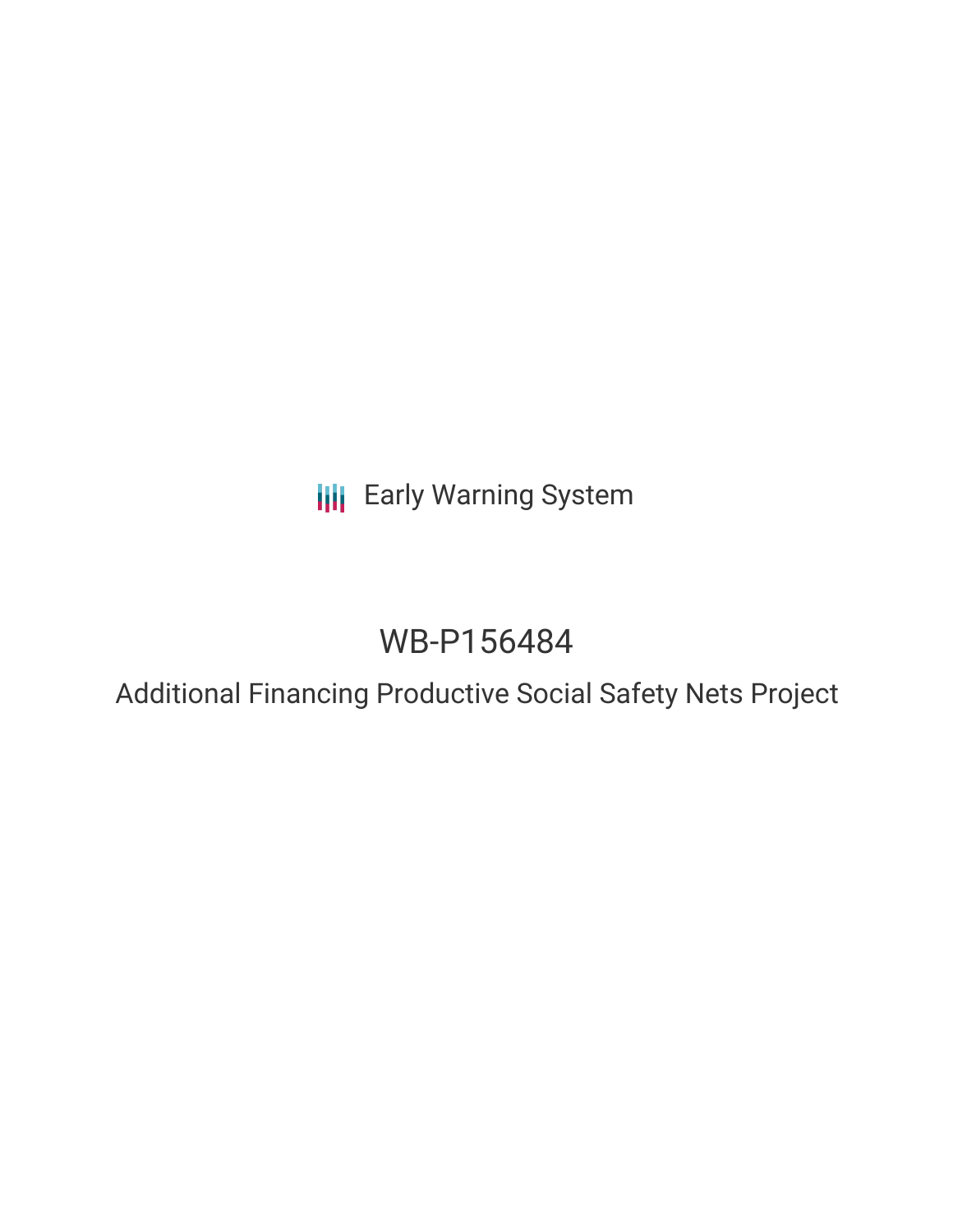

### **Quick Facts**

| <b>Countries</b>               | Guinea                    |
|--------------------------------|---------------------------|
| <b>Financial Institutions</b>  | World Bank (WB)           |
| <b>Status</b>                  | Active                    |
| <b>Bank Risk Rating</b>        | B                         |
| <b>Voting Date</b>             | 2016-05-31                |
| <b>Borrower</b>                | <b>REPUBLIC OF GUINEA</b> |
| <b>Sectors</b>                 | Finance                   |
| <b>Investment Amount (USD)</b> | \$12.00 million           |
| <b>Project Cost (USD)</b>      | \$16.35 million           |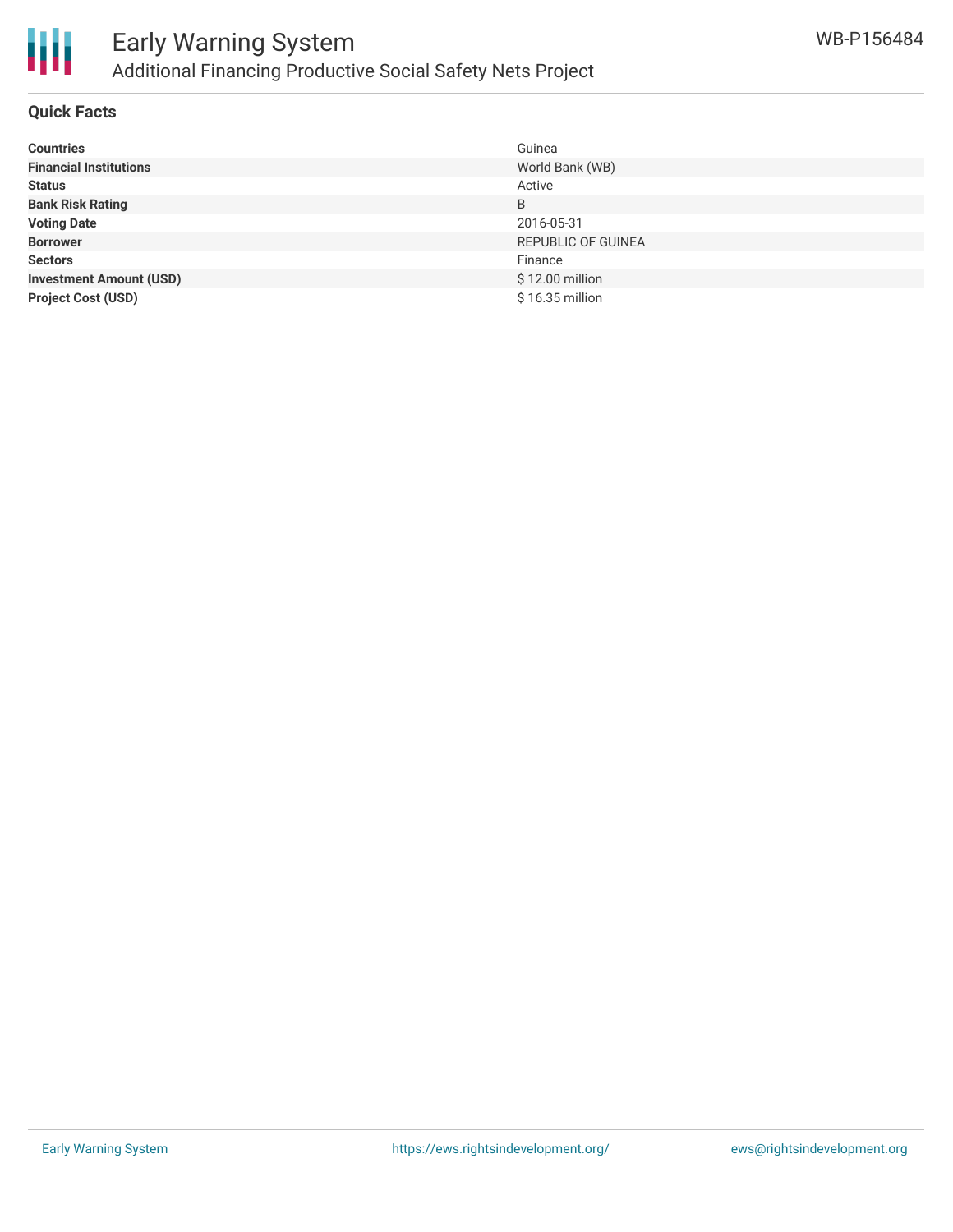

#### **Project Description**

The development objective of the Productive Social Safety Nets Project for Guinea is to provide income support to vulnerable groups and to lay the foundations of a social safety nets strategy by testing some of the building blocks necessary for a larger system. It comprises the following four components. 1) Labor Intensive Public Works (LIPW) with a focus on women and youth, and life skills development will remain to support activities aimed at providing income support for vulnerable groups including women and youth; 2) Pilot Conditional Cash Transfer to Protect Human Capital will continue to support the pilot Conditional Cash Transfer (CCT) and school feeding activities that are committed; 3) Project coordination and institutional capacity building will be modified from 'project management' to 'project coordination and institutional capacity building' to reflect the full scope of activities being financed and 4) Prevention of the Ebola epidemic can be easily financed by either a reallocation from other project components or an additional financing (AF). The proposed AF aims to scale up a well-performing productive safety nets operation, which includes LIPW and cash transfer activities targeting the poorest and most vulnerable people. The parent project will be restructured to (a) reflect a change in the name of the second component and (b) extend the closing date from October 17, 2017 to September 30, 2019 to align it with the proposed AF.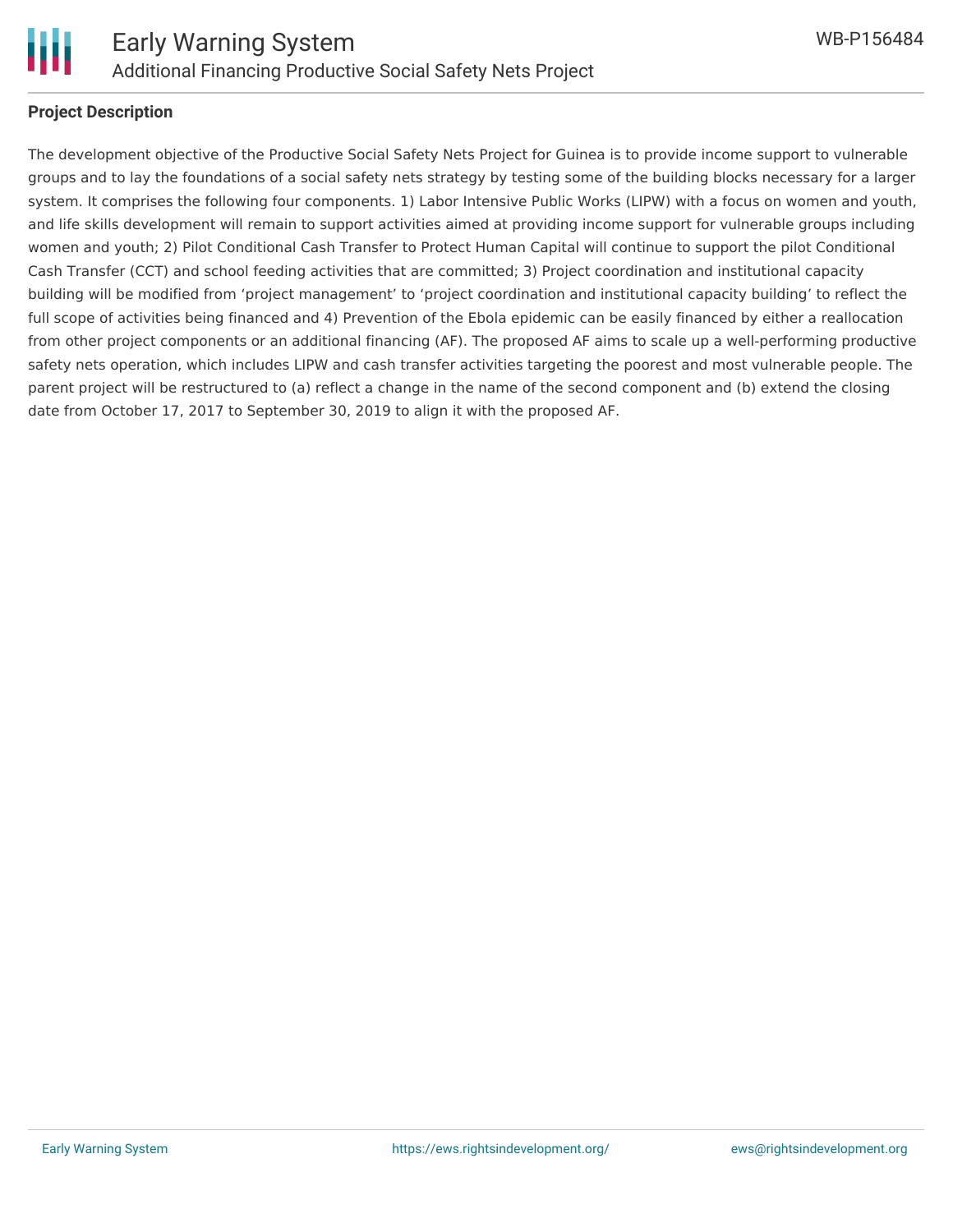

# **Investment Description**

World Bank (WB)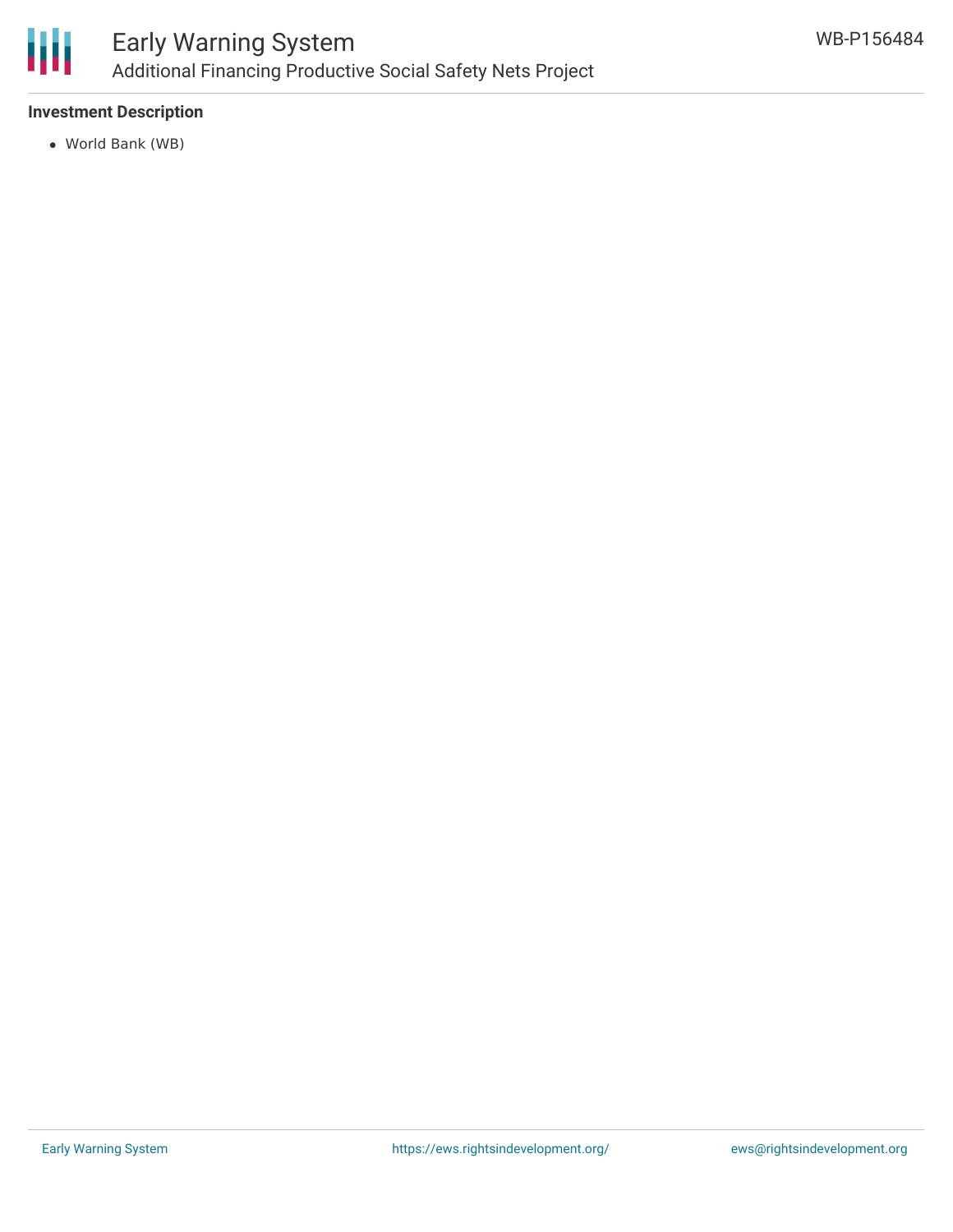

# **Contact Information**

Borrower/Client/Recipient Name: Ministry of Economy and Finance Contact: Malado Kaba Title: Minister of Economy and Finance Email:

Implementing Agencies Name: Cellule Filets Sociaux Contact: Wansan Abdoulaye Bah Title: Project Coordinator Email: wansansenior@hotmail.com

#### ACCOUNTABILITY MECHANISM OF WORLD BANK

The World Bank Inspection Panel is the independent complaint mechanism and fact-finding body for people who believe they are likely to be, or have been, adversely affected by a World Bank-financed project. If you submit a complaint to the Inspection Panel, they may investigate to assess whether the World Bank is following its own policies and procedures for preventing harm to people or the environment. You can contact the Inspection Panel or submit a complaint by emailing ipanel@worldbank.org. You can learn more about the Inspection Panel and how to file a complaint at: http://ewebapps.worldbank.org/apps/ip/Pages/Home.aspx.